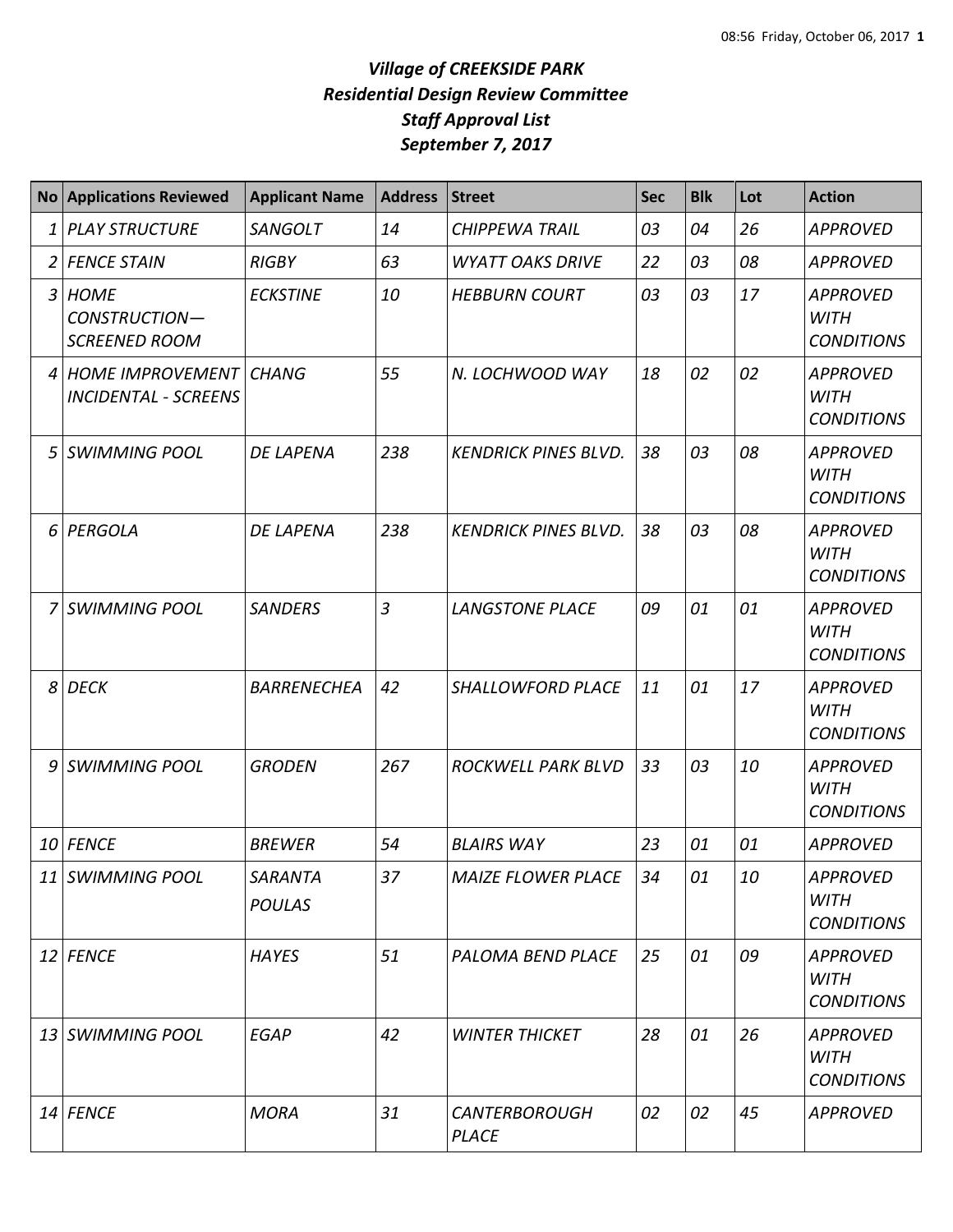## *Village of CREEKSIDE PARK Residential Design Review Committee Staff Approval List September 7, 2017*

| <b>No</b>       | <b>Applications Reviewed</b>               | <b>Applicant Name</b> | <b>Address</b> | <b>Street</b>                    | <b>Sec</b> | <b>Blk</b> | Lot | <b>Action</b>                                       |
|-----------------|--------------------------------------------|-----------------------|----------------|----------------------------------|------------|------------|-----|-----------------------------------------------------|
| 15 <sub>l</sub> | PERGOLA                                    | <b>SOLARI</b>         | 6              | <b>RIVER RIDGE LOOP</b>          | 03         | 01         | 12  | <b>APPROVED</b><br><b>WITH</b><br><b>CONDITIONS</b> |
|                 | 16 SWIMMING POOL                           | <b>JEPSON</b>         | 130            | <b>LINDENBERRY CIRCLE</b>        | 27         | 01         | 39  | <b>APPROVED</b><br><b>WITH</b><br><b>CONDITIONS</b> |
|                 | 17 SUMMER KITCHEN                          | <b>JEPSON</b>         | 130            | <b>LINDENBERRY CIRCLE</b>        | 27         | 01         | 39  | <b>APPROVED</b><br><b>WITH</b><br><b>CONDITIONS</b> |
| 18              | <b>PERGOLA</b>                             | <b>JEPSON</b>         | 130            | <b>LINDENBERRY CIRCLE</b>        | 27         | 01         | 39  | <b>APPROVED</b>                                     |
| 19 I            | <b>SWIMMING POOL</b>                       | <b>NALLEY</b>         | 27             | <b>MARISCAL PLACE</b>            | 10         | 01         | 08  | <b>APPROVED</b><br><b>WITH</b><br><b>CONDITIONS</b> |
| 20              | <b>SWIMMING POOL</b>                       | <b>WOLLAK</b>         | 115            | N. BIMINI TWIST<br><b>CIRCLE</b> | 31         | 02         | 20  | <b>APPROVED</b><br><b>WITH</b><br><b>CONDITIONS</b> |
| 21              | <b>SWIMMING POOL</b>                       | <b>JORDAN</b>         | 6              | <b>HEDGEDALE WAY</b>             | 36         | 03         | 07  | <b>APPROVED</b><br><b>WITH</b><br><b>CONDITIONS</b> |
| 22              | <b>SWIMMING POOL</b>                       | <b>MANZUR</b>         | 22             | <b>SANDWELL PLACE</b>            | 09         | 01         | 33  | <b>APPROVED</b><br><b>WITH</b><br><b>CONDITIONS</b> |
| 23              | PERGOLA                                    | <b>MANZUR</b>         | 22             | <b>SANDWELL PLACE</b>            | 09         | 01         | 33  | <b>APPROVED</b><br><b>WITH</b><br><b>CONDITIONS</b> |
|                 | 24 SUMMER KITCHEN                          | <b>MANZUR</b>         | 22             | <b>SANDWELL PLACE</b>            | 09         | 01         | 33  | <b>APPROVED</b><br><b>WITH</b><br><b>CONDITIONS</b> |
| 25              | <b>TRAMPOLINE</b>                          | <b>MELO ANGELES</b>   | 75             | N. VICTORIANA CIRCLE             | 07         | 01         | 19  | <b>APPROVED</b><br><b>WITH</b><br><b>CONDITIONS</b> |
| 26 I            | <b>FENCE STAIN</b>                         | <b>LIMMER</b>         | 95             | SANDWELL PLACE                   | 09         | 02         | 05  | <b>APPROVED</b>                                     |
|                 | 27 HOME IMPROVEMENT LIMMER<br><b>COLOR</b> |                       | 95             | <b>SANDWELL PLACE</b>            | 09         | 02         | 05  | <b>APPROVED</b>                                     |
|                 | 28 ROOM ADDITION                           | <b>HUSAIN</b>         | 63             | <b>FREESIA COURT</b>             | 13         | 01         | 27  | <b>APPROVED</b><br><b>WITH</b><br><b>CONDITIONS</b> |